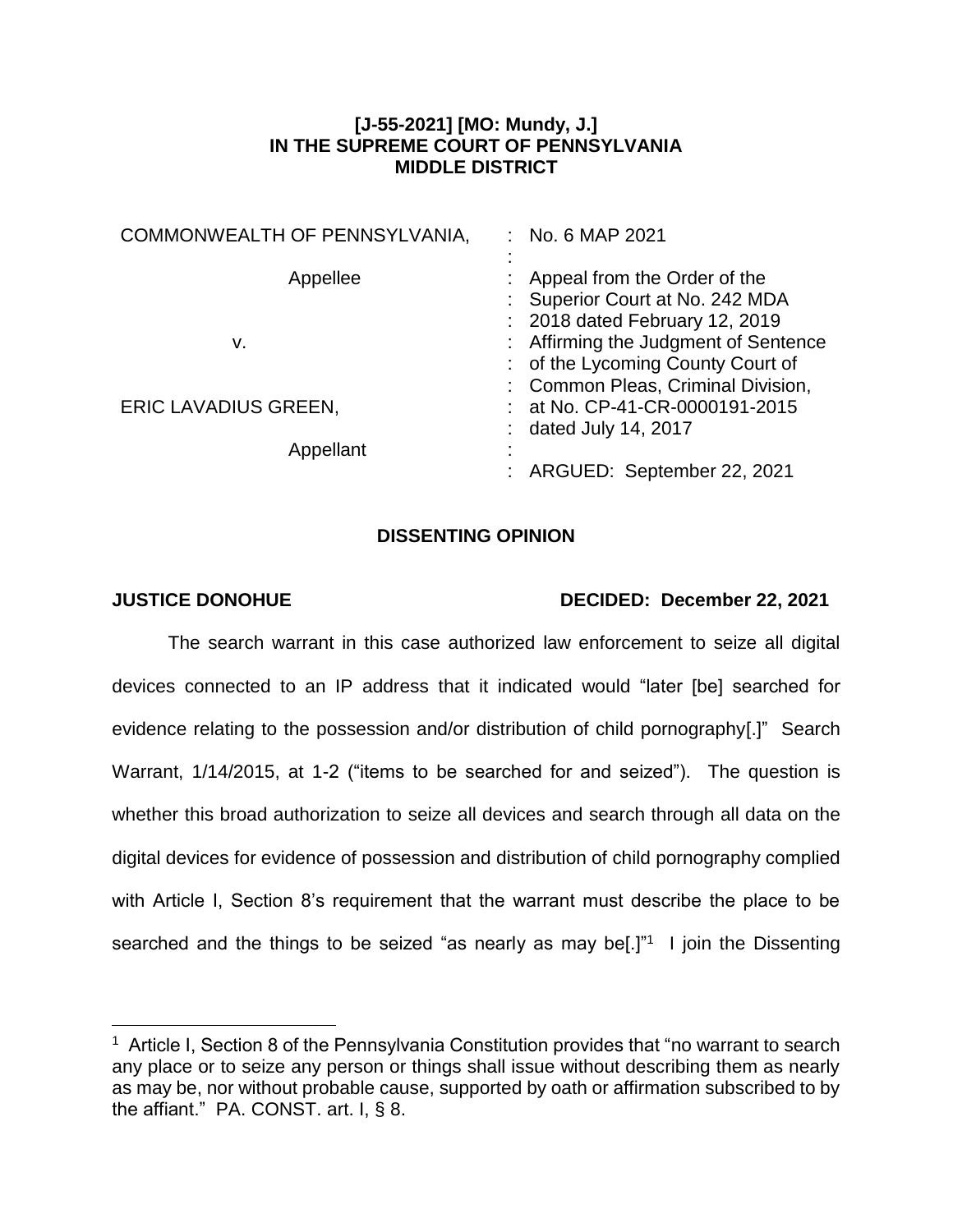Opinion of Justice Wecht. I write separately to express my view that the search warrant was unconstitutional. Because law enforcement here had established probable cause to believe that Eric Lavadius Green ("Green") was sharing images of child pornography via BitTorrent, and in view of the vast personal information found on digital devices, the magistrate should have authorized only a search for images of child pornography on the digital devices. Absent that limitation, the warrant permitted the type of rummaging prohibited by the Constitution by authorizing the executing officers to search through other private information found on the devices.

This Court has stated that Article I, Section 8 has "twin aims," i.e., "the safeguarding of privacy and the fundamental requirement that warrants shall only be issued upon probable cause." *Commonwealth v. Waltson*, 724 A.2d 289, 292 (Pa. 1998). 2 Further, "where the items to be seized are as precisely identified as the nature of the activity permits and an exact description is virtually impossible, the searching officer is only required to describe the general class of the item he is seeking." *Commonwealth v. Matthews*, 285 A.2d 510, 514 (Pa. 1971). We are also guided by the well-established principle that the sufficiency of the description of the items to be searched for and seized must be "measured against those items for which there was probable cause." *Commonwealth v. Grossman*, 555 A.2d 896, 900 (Pa. 1989). Further, "[a]ny

<sup>&</sup>lt;sup>2</sup> Similarly, the Fourth Amendment prohibits general searches to avoid placing "the liberty of every man in the hands of every petty officer." *Marron v. United States*, 275 U.S. 192, 195-96 (1927) (internal citations omitted). A particular warrant "assures the individual whose property is searched or seized of the lawful authority of the executing officer, his need to search, and the limits of his power to search." *Groh v. Ramirez*, 540 U.S. 551, 561 (2004) (citing *United States v. Chadwick*, 433 U.S. 1, 9 (1977)). The Supreme Court's instruction with regard to seizures applies with equal force to searches – "As to what is to be taken," and as to what is to be searched, "nothing is left to the discretion of the officers executing the warrant." *Marron*, 275 U.S. at 196.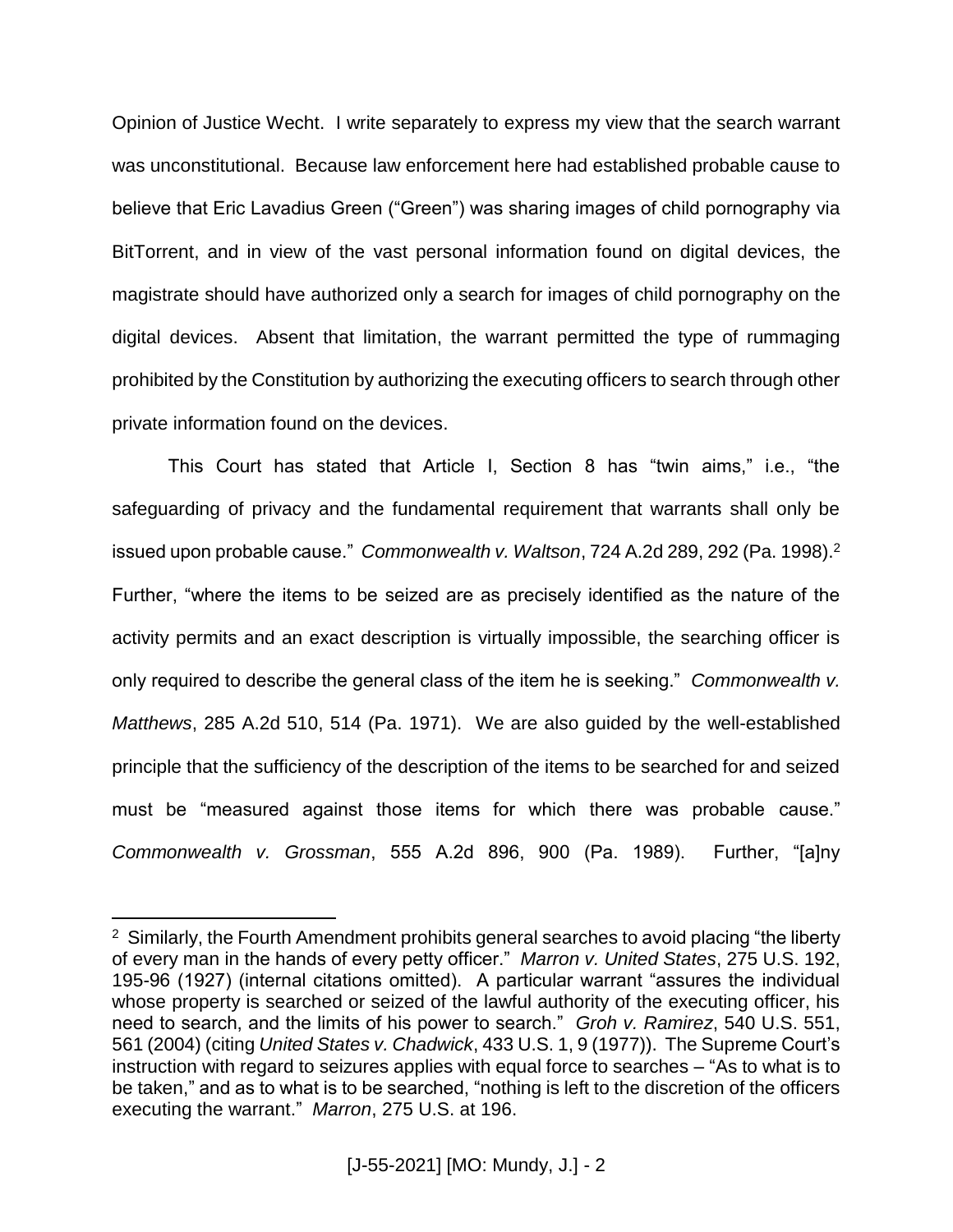unreasonable discrepancy between the items for which there was probable cause and the description in the warrant requires suppression. An unreasonable discrepancy reveals that the description was not as specific as was reasonably possible." *Id*.

In addressing the concerns applicable to cell phone searches, which would apply to searches on almost all digital information, the United States Supreme Court has observed that a "cell phone search would typically expose to the government far **more** than the most exhaustive search of a house[.]" *Riley v. California*, 573 U.S. 373, 396 (2014). In applying *Riley*, this Court has observed that the "variety of information that can be stored, the details about a person's life that the information can convey, and the length of time the information can remain catalogued in a cell phone, which are carried by the great majority of people, led the Court to conclude that data stored on a cell phone is entirely distinguishable from any physical evidence counterpart." *Commonwealth v. Fulton*, 179 A.3d 475, 485 (Pa. 2018) (citing *Riley*, 573 U.S. at 393-94); *see also In re Search of 3817 W. West End, First Floor Chicago, Illinois 60621*, 321 F. Supp. 2d 953, 959 (N.D. Ill. 2004) ("The capacity of the computer to store … large quantities of information increases the risk that many of the intermingled documents will have nothing to do with the alleged criminal activity that creates the probable cause for a search and seizure.").

For that reason, I disagree with the Majority's position that the search of Green's digital devices should be treated identically to a search of a physical residence for physical things. Majority Op. at 18. The Majority is correct that these searches are held to the same constitutional standard, and that the items to be seized must be "as precisely identified as the nature of the activity permits." *Id*. at 20 n.6 (citing *Matthews*, 285 A.2d

[J-55-2021] [MO: Mundy, J.] - 3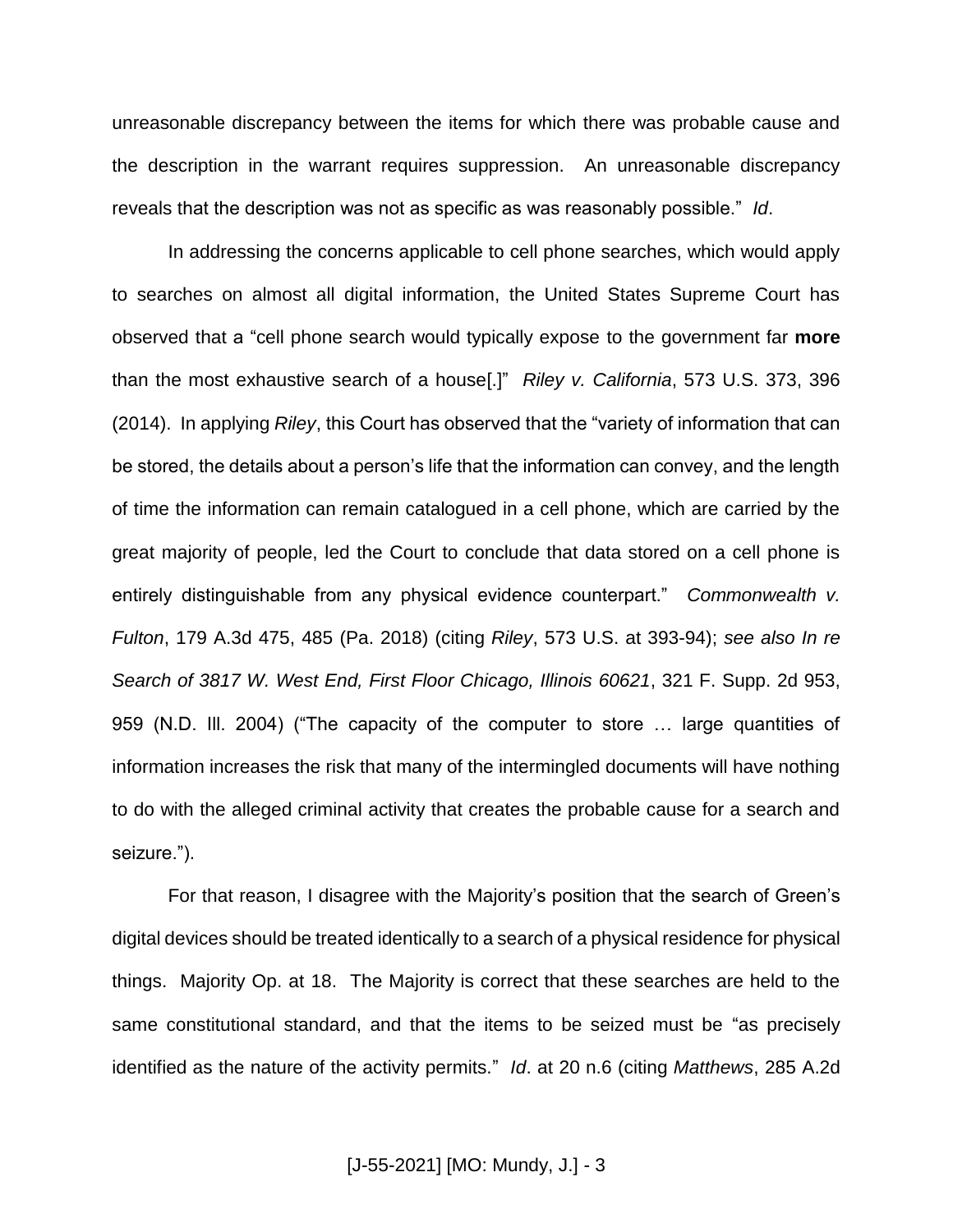at 514). However, as we explained in *Fulton*, data stored on digital devices is distinguishable from physical evidence, and our consideration thereof must account for the differences. Significantly, digital searches, by their nature, permit the use of modern forensic tools to narrow the content to be searched using specific software, dates, file types, hash values, etc., the combination of which avoids the rummaging that the Fourth Amendment and Article I, Section 8 seek to prevent. *See In re Search of 3817 W. West End,* 321 F. Supp. 2d at 953 (stating that "[a] number of courts addressing the issue have found that the search and seizure of a computer requires careful scrutiny of the particularity requirement"). As Green and Amici cogently argue, "[t]he same mobile device forensic tools ('MDFT') that are currently used to extract data and files from a digital device, can also be programmed to limit the search by targeting the files and data likely to contain the evidence being sought." Green's Reply Brief at 10-11 (citing Amicus Upturn, Inc.'s Brief at 16 (discussing the powerful filtering tools built into MDFTs which allow data responsive to the warrant to be quickly identified and saved, and nonresponsive data to be permanently deleted)). The Majority ignores these tools, which were available to law enforcement to narrow and focus the search.<sup>3</sup>

<sup>&</sup>lt;sup>3</sup> The Commonwealth argues that a search of everything in the devices was authorized because in a home search for drugs, officers are entitled to open dresser drawers and leaf through its contents, potentially exposing items like sex toys or intimate photographs. Commonwealth's Brief at 16-17. Thus, the same is true here: the officers were permitted to look at each and every file to see if it contained evidence of child pornography. The counter arguments, which are largely developed by the Amici, essentially posit that the vast amount of private information on phones and computers distinguishes their searches from those of homes. Phones, unlike homes, store data regarding a person's movements and store deleted information long after it would be physically discarded. *See Riley*, 573 U.S. at 393. Further, they assert that technology has obviated the need for humans to perform that type of intrusive search in the digital sphere.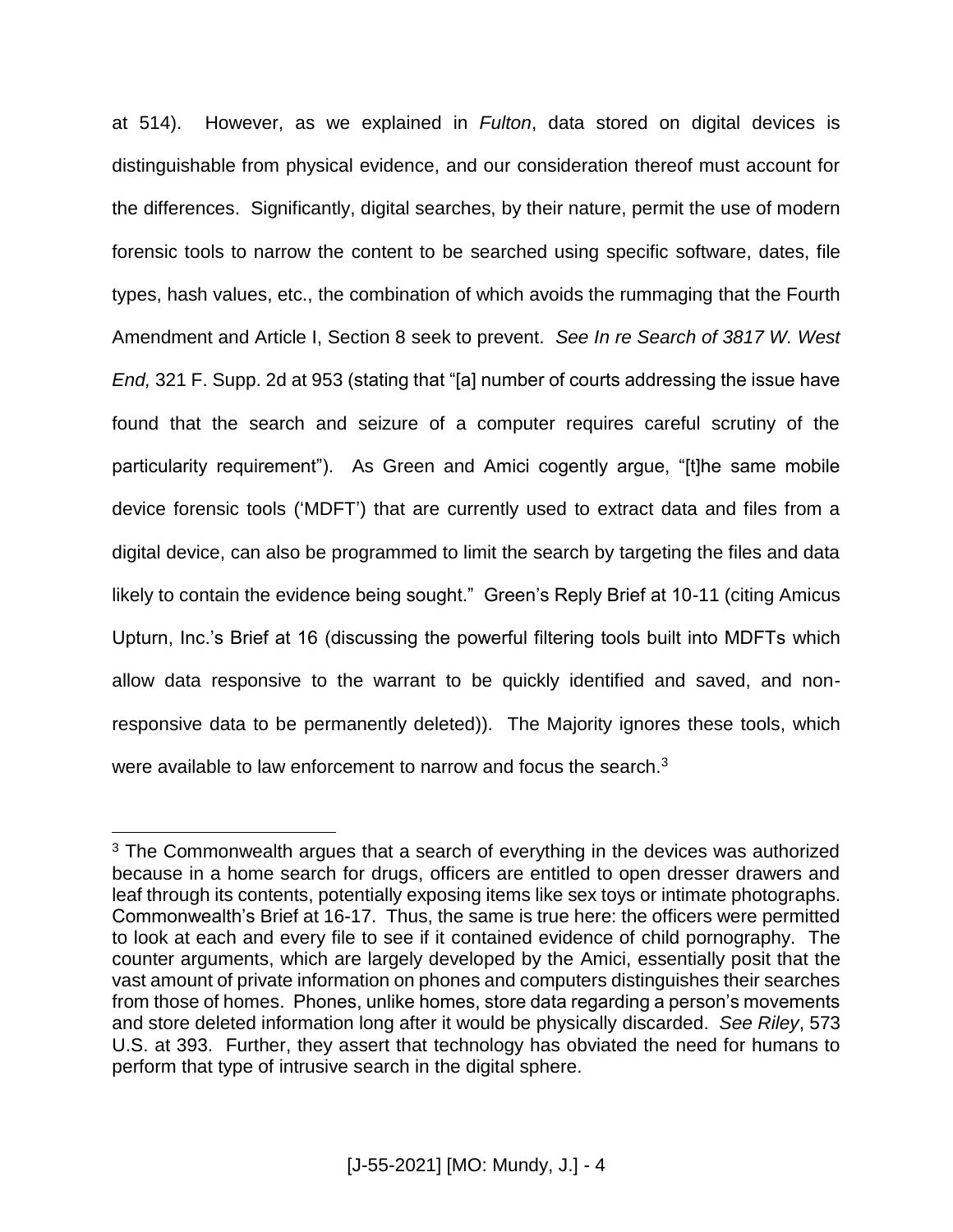That there exist technological and other rudimentary tools to minimize a digital search to avoid exposure to non-criminal data has been recognized by the Superior Court. Indeed, the Superior Court has addressed search warrants that utilized procedures to narrow the content to be searched and to avoid the type of rummaging prohibited by the particularity requirement. In *Commonwealth v. Melvin* and *Commonwealth v. Orie*, the Superior Court approved of search warrant procedures authorizing a search process which required first, review by a special master for privilege, and second, limited the search to certain file types and documents containing keywords. *Commonwealth v. Melvin*, 103 A.3d 1, 32 (Pa. Super. 2014); *Commonwealth v. Orie*, 88 A.3d 983, 1003 (Pa.

There is little doubt that technological tools can perform an initial screening function; even the basic search function of common operating systems like Microsoft Windows allows users to filter files by type, such as photographs, videos, or music. This does not end the matter as technology likewise allows the sophisticated user to evade or otherwise frustrate these types of basic filtering. However, the affidavit of probable cause suggests Green was not a sophisticated user of technology. *See* Affidavit of Probable Cause, ¶¶ 17.d, 20 (describing how during the installation of a BitTorrent client, various settings are established, including a default setting to share files; Green's computer was configured to share files).

These arguments address how a search is performed, and I agree with Justice Wecht that technology can provide some level of "guardrails or limitations to account for noncriminal material[.]" Dissenting Op. at 10-11 (Wecht, J.). Simultaneously, just how sophisticated these tools are is not developed in any meaningful fashion by Green, and thus I am unprepared to say at this juncture whether the Fourth Amendment and/or Article I, Section 8 demand that a search warrant for digital devices must state exactly how the search will be conducted, and that topic in my view remains ripe for development in future cases. Presently, I limit my analysis to the fact that the warrant authorized the officers to search for material well beyond images. To borrow the Commonwealth's analogy, a police officer searching Green's home for printed copies of child pornography could open a dresser drawer to see if the photographs were there. The officer could not, however, read through the pages of a diary that happened to be in that drawer. This warrant, however, authorized the officer to do just that if Green happened to store his thoughts in a digital format. *See* infra at 9.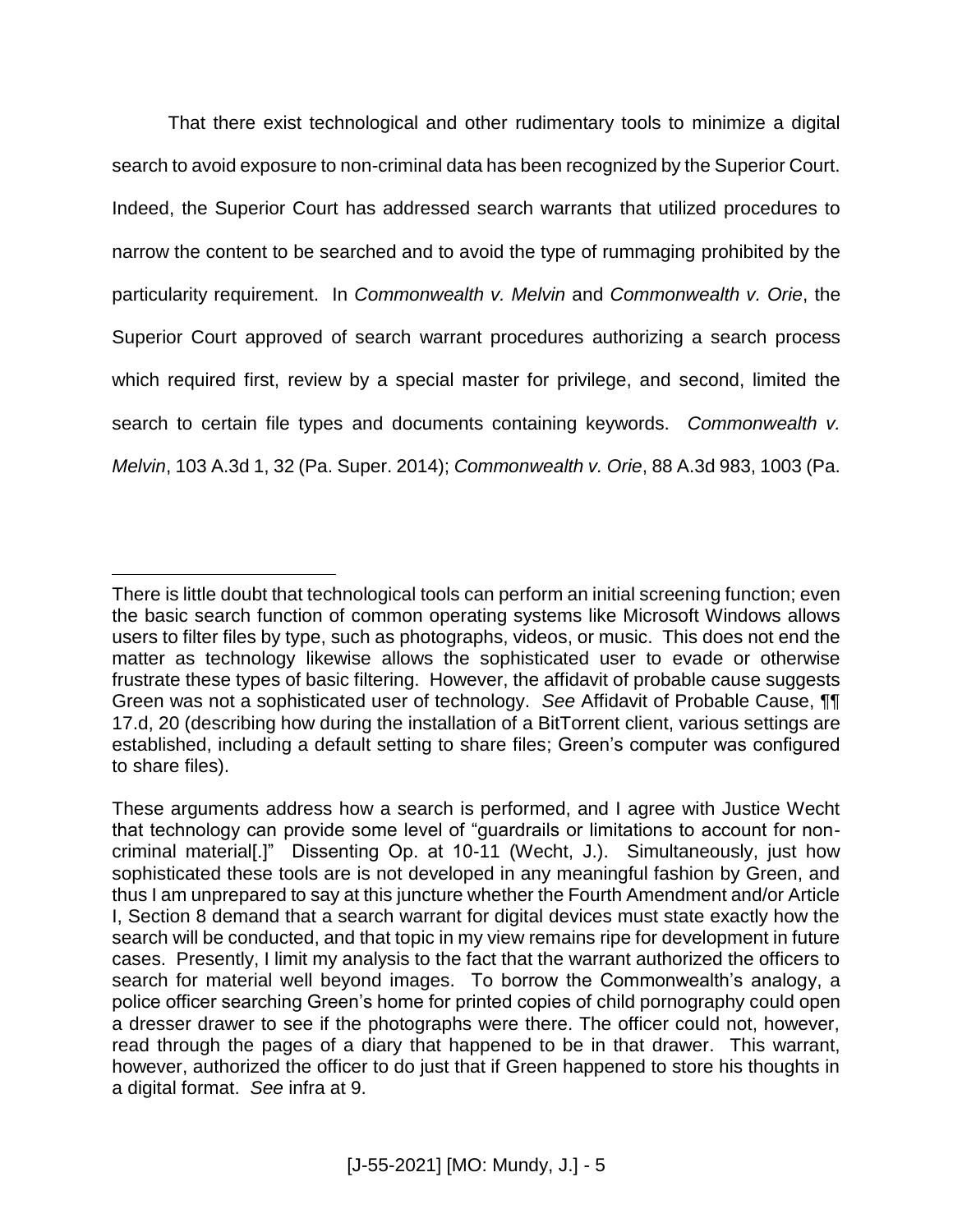Super. 2014).<sup>4</sup> By contrast, the court found that a warrant authorizing seizure of all stored communications from identified email accounts for a specific period of time to be overbroad because it "did not justify the search of all communications for that period." *Id*. at 1008-09. *Orie* and *Melvin* shed light on the reality that investigators must narrow and tailor searches of digital information to avoid overbroad searches. They also demonstrate that those capabilities exist. *See also In re Search of 3817 W. West End,* 321 F. Supp. 2d at 959 ("[C]omputer technology affords a variety of methods by which the government may tailor a search to target on the documents which evidence the alleged criminal activity… includ[ing] limiting the search by date range; doing key word searches; limiting the search to text files or graphic files; and focusing on certain software programs."). In my view, at a minimum, the underlying warrant was required to specify that it authorized a search for images of child pornography, because that was the scope of the probable cause established.

Here, the affidavit of probable cause described how the Pennsylvania State Police determined that there were likely to be images of child pornography on a digital device at Green's residence. First, it described the background of the investigation. The affiant explained that BitTorrent is a peer to peer ("P2P") file sharing protocol, that "allows the

<sup>&</sup>lt;sup>4</sup> One of the approved search warrants allowed seizure of computer hardware and search of electronically stored data referencing "Joan Orie Melvin or her 2009 political campaign, and checks, campaign contribution, thank you letters, and mastheads for Joan Orie Melvin's 2009 political campaign, and Orie's 2001-2009 elections or political campaigns, and checks, campaign contributions, thank you letters, and masthead for Orie's 2001 through present political campaigns." *Orie*, 88 A.3d at 1005. Significantly, law enforcement did not view the data within those items, but instead, obtained a second search warrant for the data contained within the computer hard drives, which authorized search of certain file types (Microsoft outlook calendar data, Microsoft excel spreadsheets) and documents containing certain keywords. *Id*. at 1006-07.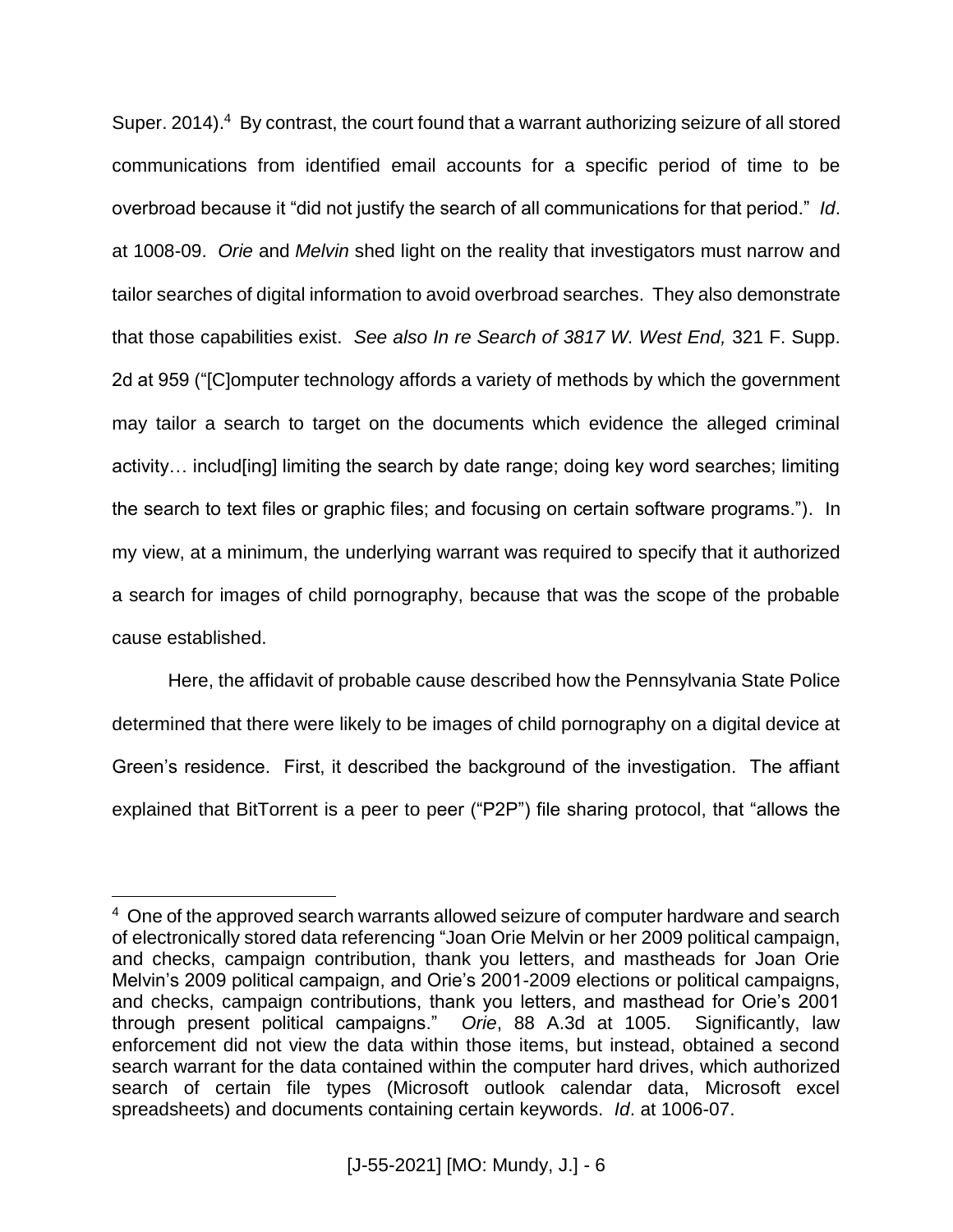user to set up file(s) on a computer to be shared with others running compatible P2P software." Affidavit of Probable Cause, ¶11. It further explained:

> A person interested in obtaining child pornographic images would query a tracker [computer that coordinates file sharing] with a search term that he believes will provide a list of child pornographic material. The tracker then responds with a list of possible matching .torrent files. The results of the search are returned to the user's computer and displayed. The user selects from the results displayed indicating the file he/she wants to download. The files are downloaded directly from the computers sharing them and are then stored in the area previously designated by the user where it remains until moved or deleted.

*Id*. **[15.** Additionally, "[d]uring the installation of a BitTorrent client, various settings are established which configure the host computer to share files. Depending upon the client software used, a user may have the ability to reconfigure some of those settings during installation or after the installation has been completed." *Id*. ¶17.d. Thus, the installation of a BitTorrent client typically creates a setting whereby the host computer will share files.

Then, the affidavit of probable cause set out the specific probable cause relating to Green as follows:

# **SPECIFIC PROBABLE CAUSE**

20. On December 28, 2014 at 0815 HRS EST, Corporal GOODYEAR was conducting undercover investigations into the internet sharing of child pornography. He was able to locate a computer which was sharing child pornography on the BitTorrent file sharing network using client software which was reported as uTorrent3.3. He determined that the user of this computer system configured his BitTorrent client software to "seed" files.

Cpl. GOODYEAR was subsequently able to download contraband digital files from this user. The downloaded file(s) were viewed and one of them is described as follows:

**Name of file**: ism-024-074.jpg **Type of file**: Image

[J-55-2021] [MO: Mundy, J.] - 7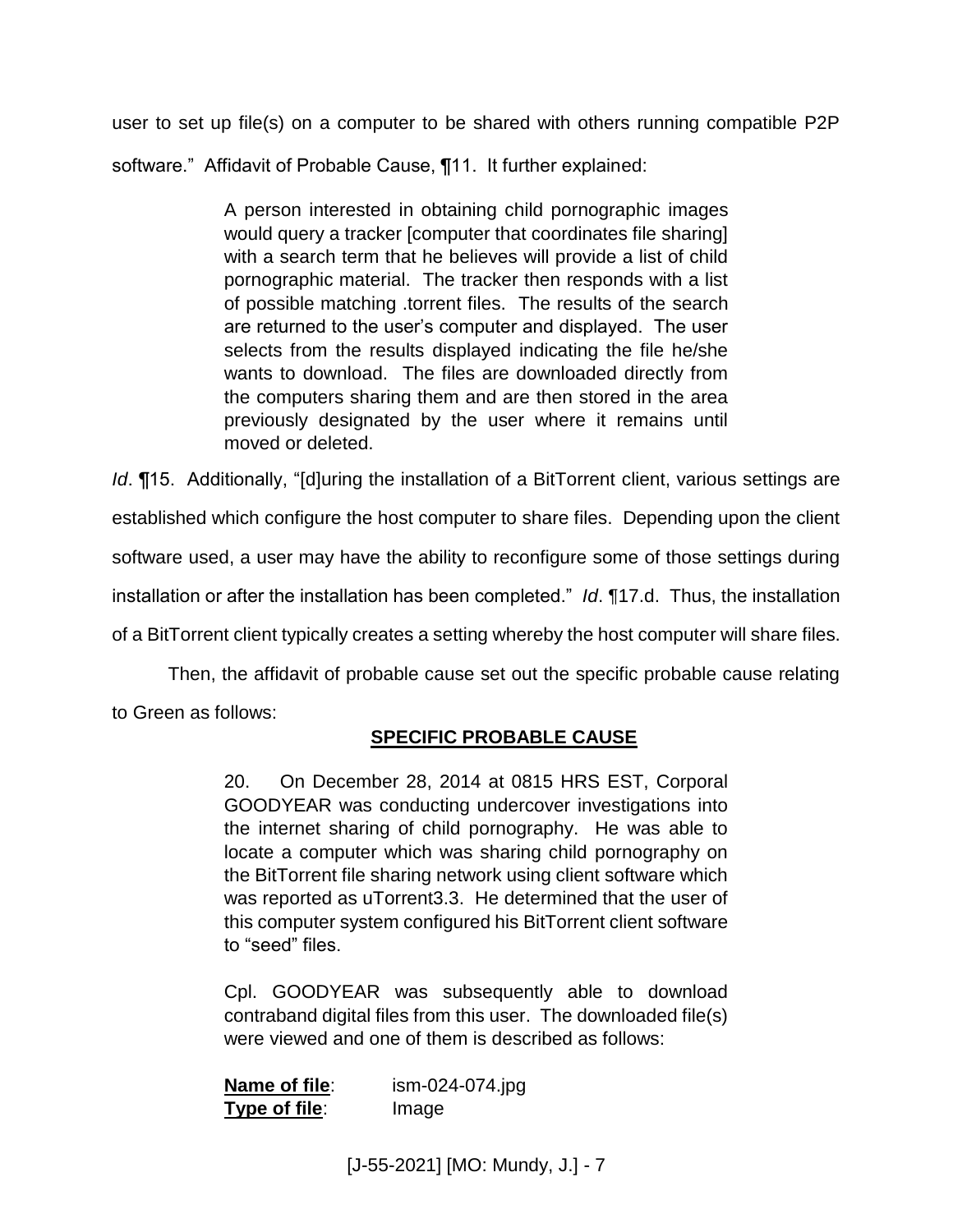**Description:** This image file depicts a prepubescent girl approximately 12 years old sitting on a rocky outcropping in front of an unidentified body of water. The girl has brown hair which is braided and is wearing a multicolored sheer piece of fabric and various bracelets on both wrists. She appears otherwise nude and has her legs spread so as to display her genital area which is clearly visible. In the upper left corner of the image is printed a company logo "LS Island"

\* \* \*

Affidavit of Probable Cause, ¶ 20. The affiant described how law enforcement identified the IP address of the device from which that image was downloaded, and determined it related to a Comcast Cable Communications Inc. IP address for which the subscriber was listed as Green. *Id*. ¶22. The affiant then averred that "I believe that probable cause exists to believe that a user of the computer utilizing an internet account with a service address of 105 N 5<sup>th</sup> St. Apt 7 Hughesville, PA 17737, was sharing child pornography on the BitTorrent network." *Id*. ¶24.

In consideration of the facts and circumstances conveyed by the affiant, the affidavit of probable cause established probable cause to believe that images of child pornography would be found on devices using the IP address associated with Green's Comcast account. *Commonwealth v. Jones*, 988 A.2d 649, 655 (Pa. 2010) (internal citations omitted) ("Probable cause exists where the facts and circumstances within the affiant's knowledge and of which he has reasonably trustworthy information are sufficient in themselves to warrant a man of reasonable caution in the belief that a search should be conducted."). I agree with the Majority on that point. Majority Op. at 20. However, the averments in the affidavit of probable cause do not establish probable cause for anything other than digital depictions of child pornography that Green downloaded and shared with other users via the BitTorrent protocol.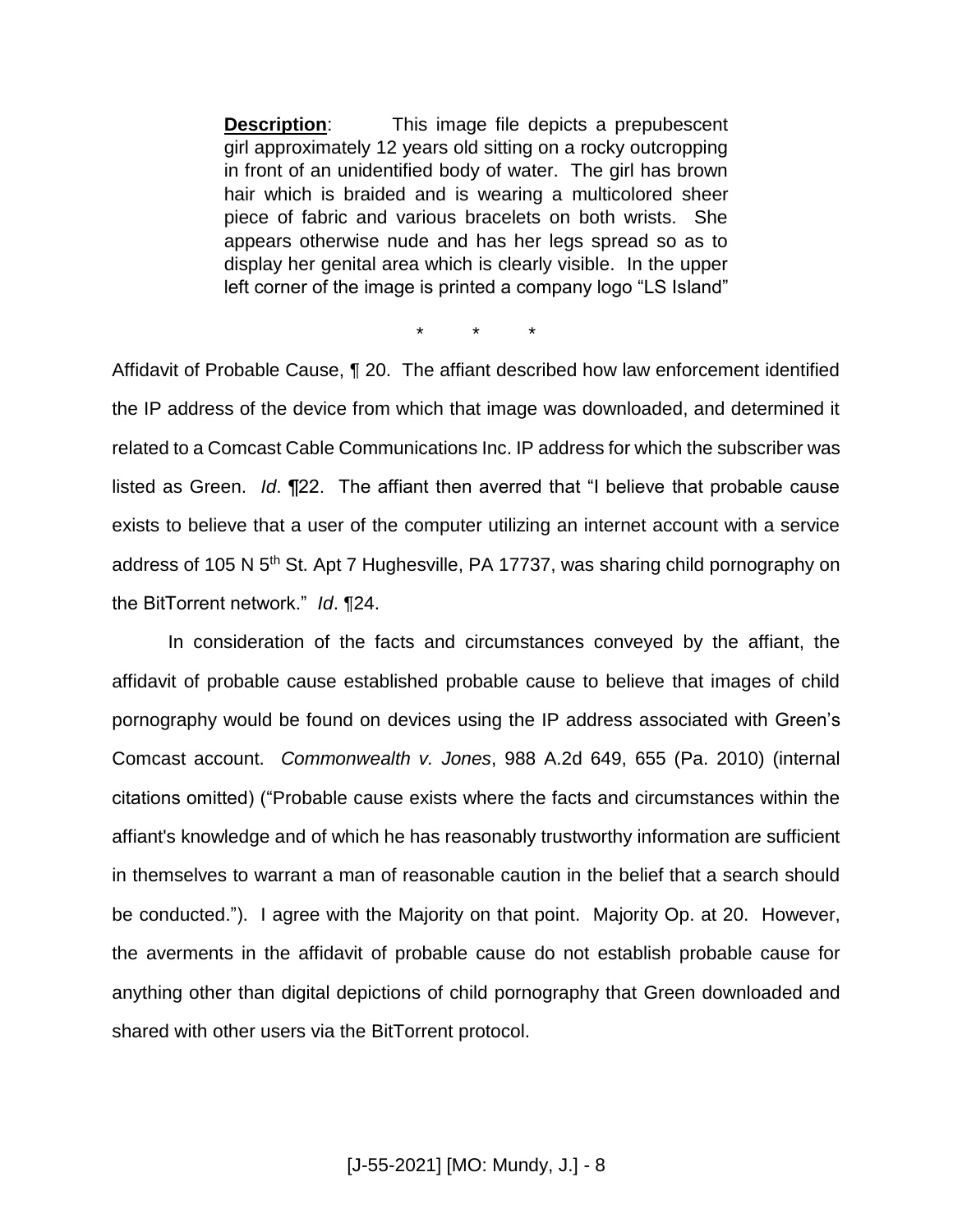The warrant, nonetheless, authorized officers to examine material on the devices that went far beyond that. Although the probable cause was limited to images of child pornography, the warrant's only limitation was that officers were only to search for evidence relating to the possession and/or distribution of child pornography. Search Warrant, 1/14/2015, at 1-2. That sentence does not adequately cabin officer discretion or the scope of the search. One officer could read the warrant as authorizing a broad search of every single file on the computer and phone – every spreadsheet, every executable, every deleted text message, every Apple pay record, all of the exercise data on the app tracking Green's steps. To that officer, those pieces of information could be evidence that Green purchased contraband images, could show communications with other persons involved in illegality, could show his movement to demonstrate where and when he looked at contraband images, and could reveal his most personal thoughts regarding his attraction to children. By contrast, another officer could decide to restrict his search to image files and those downloaded or shared via the BitTorrent protocol. His focused search would certainly uncover the collection of child pornography on which probable cause was based, but it would not give the officer access to all the data that together creates a mosaic of Green's life and conduct. *Riley*, 573 U.S. at 394-397 (describing how "[t]he sum of an individual's private life can be reconstructed" through digital data, and in particular, cell phones). The search warrant's authorization for an unlimited search of all data therefore violates the notion that "nothing is left to the discretion of the officers executing the warrant." *Marron*, 275 U.S. at 196.

Thus, the warrant's authorization to search all files on the computer for evidence of possession and/or distribution of child pornography exceeded the scope of probable cause, which only extended to images of child pornography. *Grossman*, 555 A.2d at 900 (providing that the sufficiency of the description must be measured against the items for